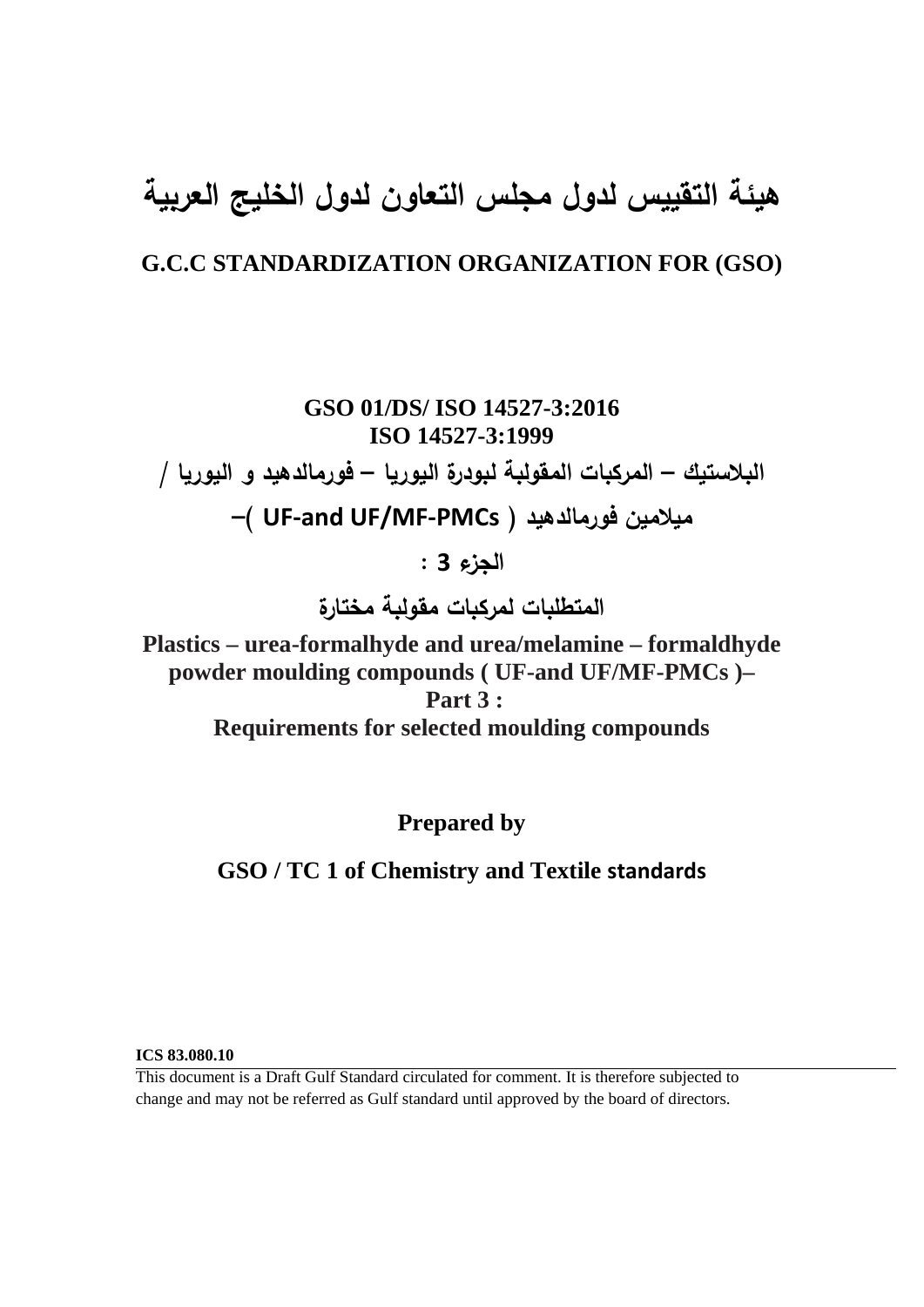تقديم

هيئة التقييس لدول مجلس التعاون لدول الخليج العربية هيئة إقليمية تضم في عضويتها الأجهزة الوطنية للمواصفات والمقاييس في دول الخليج العربية ، ومن مهام الهيئة إعداد المواصفات القياسية الخليجية بواسطة لجان فنية متخصصة . وقد قامت هيئة التقييس لدول مجلس التعاون لدول الخليج العربية ضمن برنامج عمل اللجنة الفنية رقم(1) " اللجنة الفنية الخليجية للمواصفات الكيميائية والغزل والنسيج " بتبني المواصفة القياسية الدولية رقم 14527-3:1999 ISO "البلاستيك – المركبات المقولبة لبودرة اليوريا – فورمالدهيد و اليوريا / ميلامين فورمالدهيد ( PMCs-MF/UF and-UF –( الجزء 3 :المتطلبات لمركبات مقولبة مختارة " ، و التي أصدرتها " المنظمة الدولية للتقييس " و تمت ترجمتها إلى اللغة العربية . و قامت (دولة قطر ) بإعداد مشروع هذه المواصفة. وقد اعتمدت هذه المواصفة كمواصفة قياسية خليجية دون إدخال أية تعديلات فنية عليها في اجتماع مجلس إدارة الهيئة رقم ( )، الذي عقد بتاريخ / / هـ ، الموافق / /

#### Foreword

Standardization Organization for GCC (GSO) is a regional Organization which consists of the National Standards Bodies of GCC member States. One of GSO main functions is to issue Gulf Standards /Technical regulation through specialized technical committees (TCs).

GSO through the technical program of committee TC 1 " Gulf technical committee for Chemical and textile standards " adopt International standard ISO 14527-3:1999 "Plastics – urea-formalhyde and urea/melamine – formaldhyde powder moulding compounds ( UF-and UF/MF-PMCs )–Part 3 :Requirements for selected moulding compounds ", issued by *( International Organization for Standardization),* which has been translated into Arabic . The Draft Standard has been prepared by (state of Qatar). This standard has been approved as Gulf Standard without any technical modifications by GSO Board of Directors in its meeting No..../.... …….held on / / / H, / / G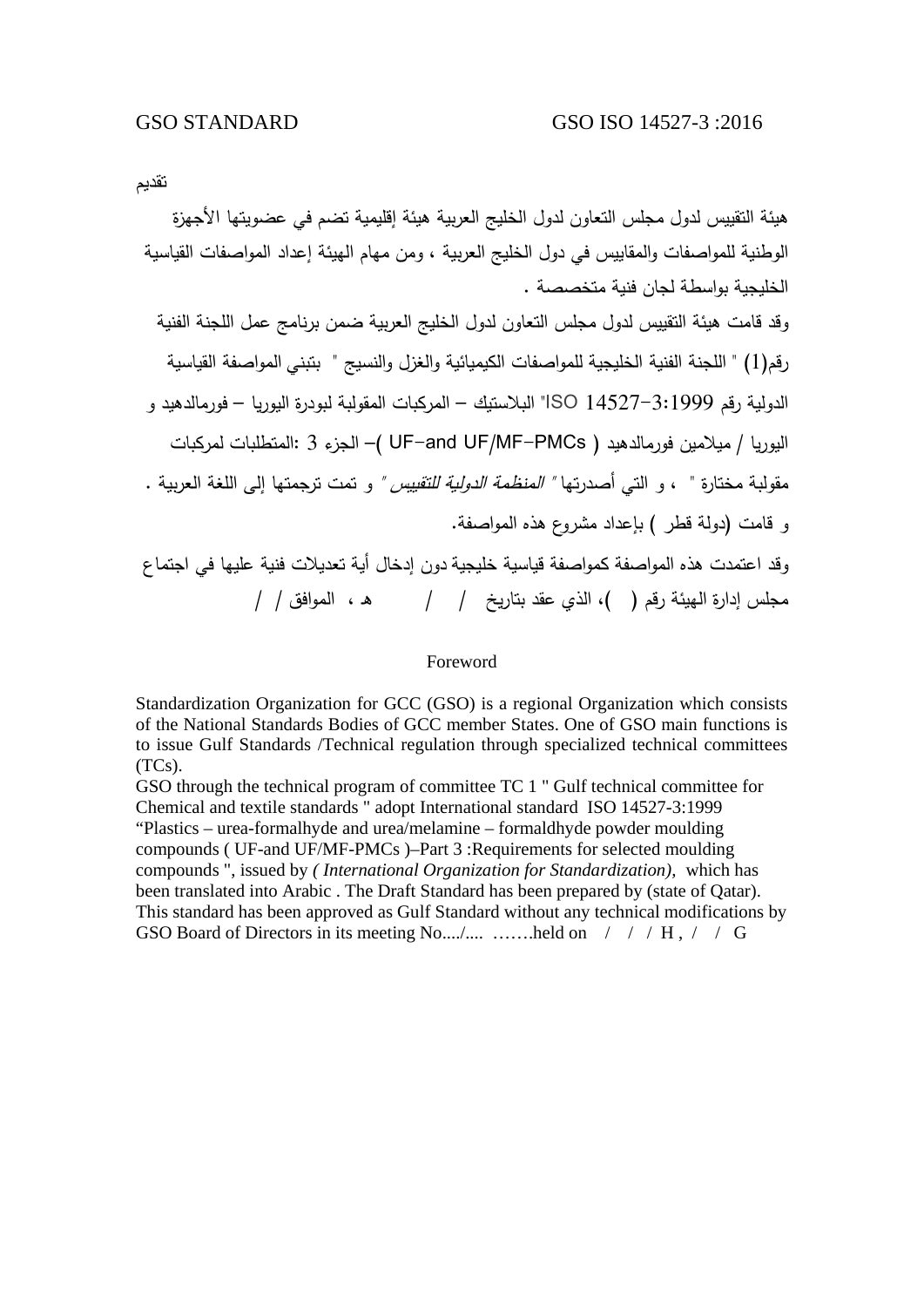# INTERNATIONAL **STANDARD**



First edition 1999-11-15

# **Plastics — Urea-formaldehyde and urea/melamine-formaldehyde powder moulding compounds (UF- and UF/MF-PMCs) —**

# Part 3: **Requirements for selected moulding compounds**

Plastiques — Poudres à mouler à base d'urée-formaldéhyde et d'urée/mélamine-formaldéhyde (UF- et UF/MF-PMC) —

Partie 3: Exigences relatives à certaines poudres à mouler



ISO 14527-3:1999(E)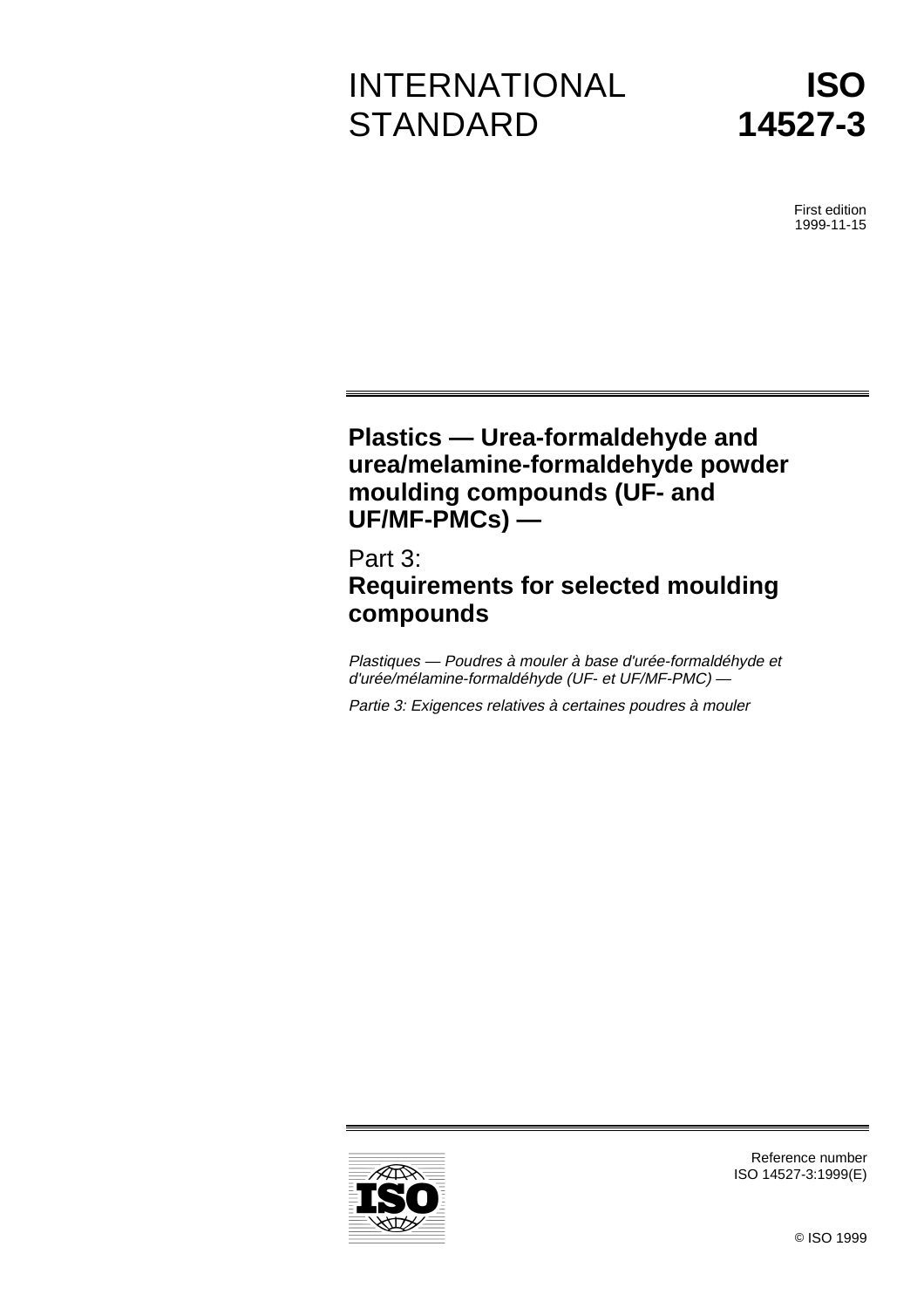#### **PDF disclaimer**

This PDF file may contain embedded typefaces. In accordance with Adobe's licensing policy, this file may be printed or viewed but shall not be edited unless the typefaces which are embedded are licensed to and installed on the computer performing the editing. In downloading this file, parties accept therein the responsibility of not infringing Adobe's licensing policy. The ISO Central Secretariat accepts no liability in this area.

Adobe is a trademark of Adobe Systems Incorporated.

Details of the software products used to create this PDF file can be found in the General Info relative to the file; the PDF-creation parameters were optimized for printing. Every care has been taken to ensure that the file is suitable for use by ISO member bodies. In the unlikely event that a problem relating to it is found, please inform the Central Secretariat at the address given below.

© ISO 1999

All rights reserved. Unless otherwise specified, no part of this publication may be reproduced or utilized in any form or by any means, electronic or mechanical, including photocopying and microfilm, without permission in writing from either ISO at the address below or ISO's member body in the country of the requester.

ISO copyright office Case postale 56 · CH-1211 Geneva 20 Tel. + 41 22 749 01 11 Fax + 41 22 734 10 79 E-mail copyright@iso.ch Web www.iso.ch

Printed in Switzerland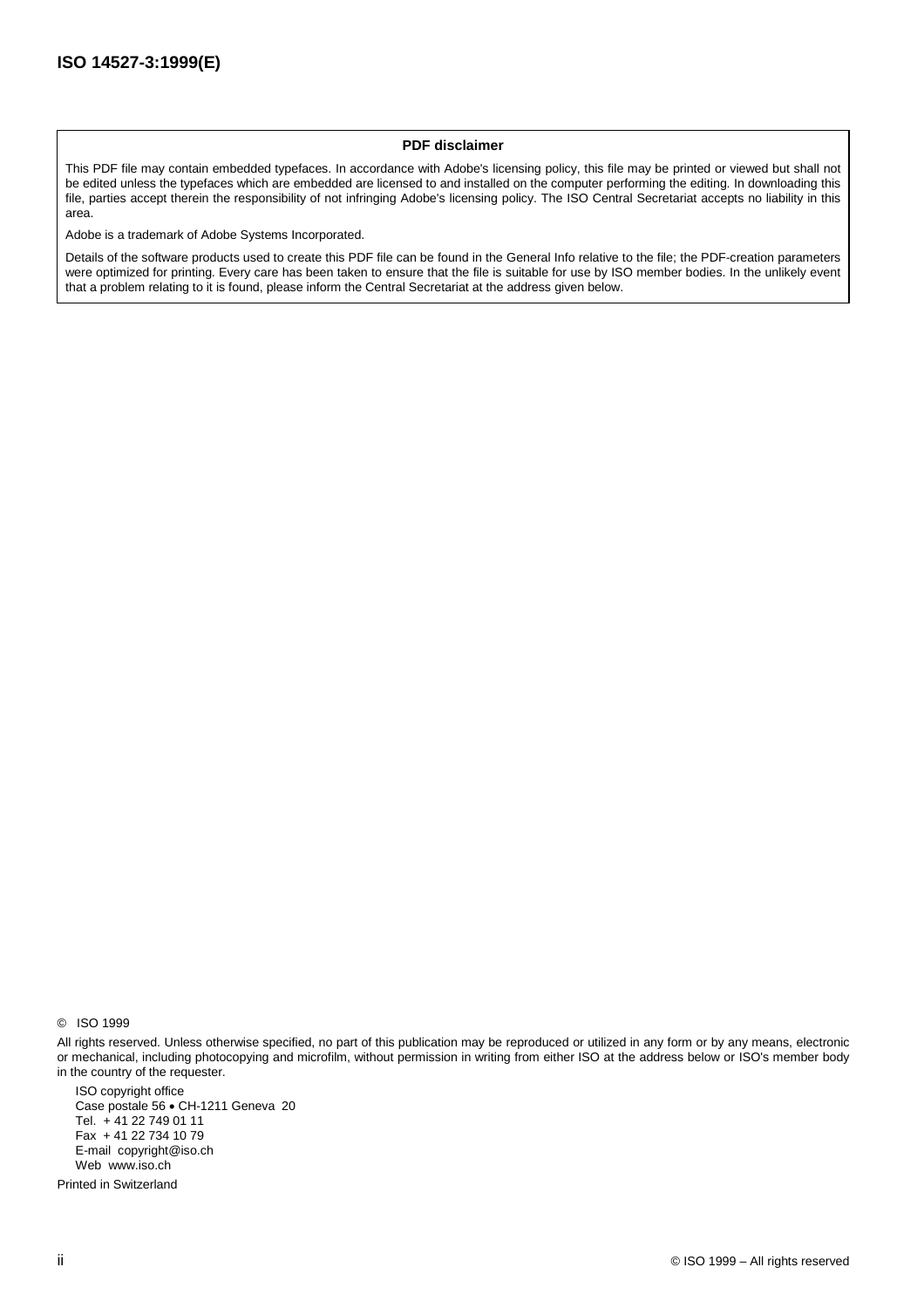## **Foreword**

ISO (the International Organization for Standardization) is a worldwide federation of national standards bodies (ISO member bodies). The work of preparing International Standards is normally carried out through ISO technical committees. Each member body interested in a subject for which a technical committee has been established has the right to be represented on that committee. International organizations, governmental and non-governmental, in liaison with ISO, also take part in the work. ISO collaborates closely with the International Electrotechnical Commission (IEC) on all matters of electrotechnical standardization.

International Standards are drafted in accordance with the rules given in the ISO/IEC Directives, Part 3.

Draft International Standards adopted by the technical committees are circulated to the member bodies for voting. Publication as an International Standard requires approval by at least 75 % of the member bodies casting a vote.

Attention is drawn to the possibility that some of the elements of this part of ISO 14527 may be the subject of patent rights. ISO shall not be held responsible for identifying any or all such patent rights.

International Standard ISO 14527-3 was prepared by Technical Committee ISO/TC 61, Plastics, Subcommittee SC 12, Thermosetting materials.

After a transition period of, at the most, four years, the three parts of ISO 14527 (see below), together with the three parts of ISO 14528, will replace ISO 2112:1990, of which they constitute a technical revision.

ISO 14527 consists of the following parts, under the general title Plastics — Urea-formaldehyde and urea/melamine-formaldehyde powder moulding compounds (UF- and UF/MF-PMCs):

- Part 1: Designation system and basis for specifications
- Part 2: Preparation of test specimens and determination of properties
- Part 3: Requirements for selected moulding compounds

Annex A of this part of ISO 14527 is for information only.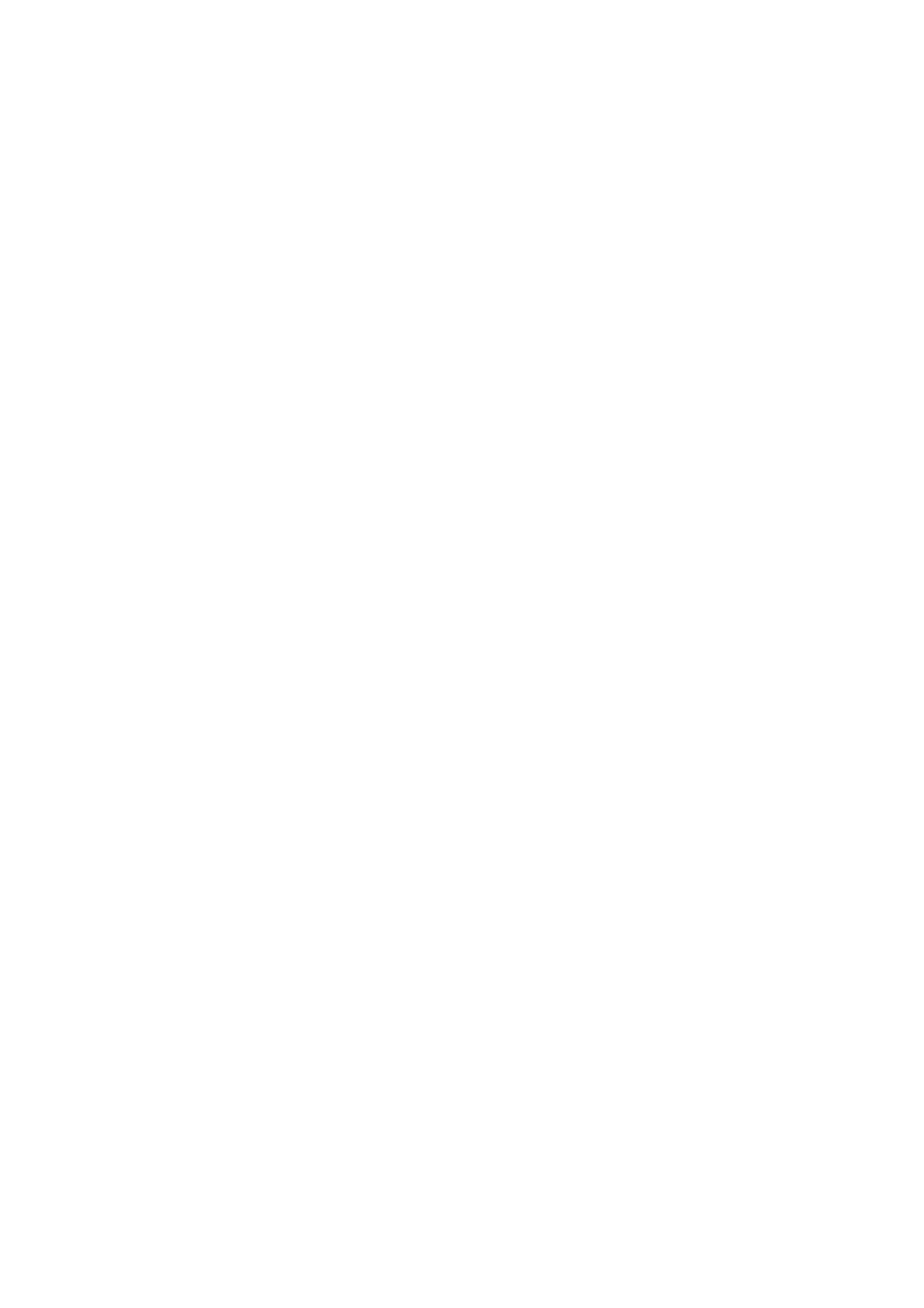## **Plastics — Urea-formaldehyde and urea/melamine-formaldehyde powder moulding compounds (UF- and UF/MF-PMCs) —**

# Part 3: **Requirements for selected moulding compounds**

## **1 Scope**

This part of ISO 14527 specifies the requirements for the physical and chemical properties of urea-formaldehyde and urea/melamine-formaldehyde powder moulding compounds (UF- and UF/MF-PMCs) and compression- or injection-moulded test specimens produced from them.

It is limited to those powder moulding compounds whose composition and properties are significantly different. It is further limited to those moulding compounds which are of general technical and/or economic importance.

The properties which are used to characterize the moulding compounds, the test methods and the test conditions are selected from those given in ISO 14527-2.

The moulding compounds are divided into types according to their composition and properties. The various types are designated using the designation system defined in ISO 14527-1.

## **2 Normative references**

The following normative documents contain provisions which, through reference in this text, constitute provisions of this part of ISO 14527. For dated references, subsequent amendments to, or revisions of, any of these publications do not apply. However, parties to agreements based on this part of ISO 14527 are encouraged to investigate the possibility of applying the most recent editions of the normative documents indicated below. For undated references, the latest edition of the normative document referred to applies. Members of ISO and IEC maintain registers of currently valid International Standards.

ISO 472:1999, Plastics — Vocabulary.

ISO 2112:1990, Plastics — Urea-formaldehyde moulding materials — Specification.

ISO 14527-1:1999, Plastics — Urea-formaldehyde and urea/melamine-formaldehyde powder moulding compounds (UF- and UF/MF-PMCs) — Part 1: Designation system and basis for specifications.

ISO 14527-2:1999, Plastics — Urea-formaldehyde and urea/melamine-formaldehyde powder moulding compounds (UF- and UF/MF-PMCs) — Part 2: Preparation of test specimens and determination of properties.

## **3 Terms and definitions**

For the purposes of this part of ISO 14527, the terms and definitions given in ISO 472, ISO 14527-1 and ISO 14527-2 apply.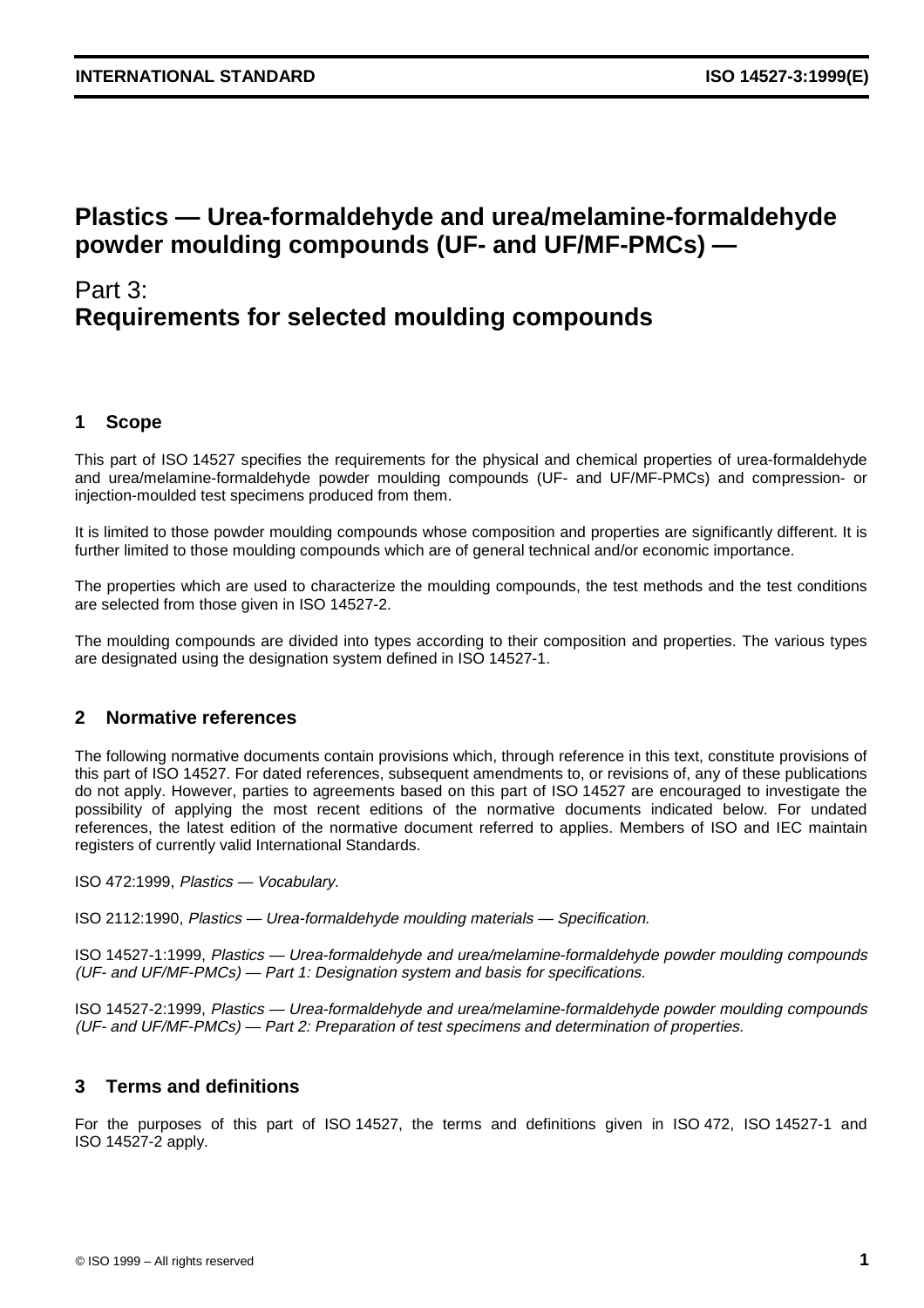### **4 Requirements**

#### **4.1 Property values**

In order for a urea-formaldehyde or urea/melamine-formaldehyde powder moulding compound to be considered as complying with this part of ISO 14527, it shall meet the requirements given in Table 1.

Table 1 gives the mean value obtained for the set of test specimens used to determine a particular property. Individual values of properties 2.1, 2.2, 2.3 and 2.4 shall be within 10 % of the mean value, and individual values of properties 3.1 and 3.2 shall be within 5 °C of the mean value.

No specific limits are placed on rheological and processing properties. However, suitable rheological and processing properties are essential for the satisfactory use of a moulding compound. The test methods and test conditions used shall be as agreed between the interested parties.

In addition, for some applications, it may be useful for information to be made available on other properties, for example:

- cure time;
- particle size;
- moisture content.

If this is so, these properties and test methods, as well as the test conditions to be used, shall be as agreed between the interested parties.

#### **4.2 Filler/reinforcement type and content**

In order for a phenolic powder moulding compound to be considered as complying with this part of ISO 14527, the nature, form and content by mass of its filler/reinforcement shall be as given in the designation of the moulding compound (see ISO 14527-1:1999, subclause 4.2).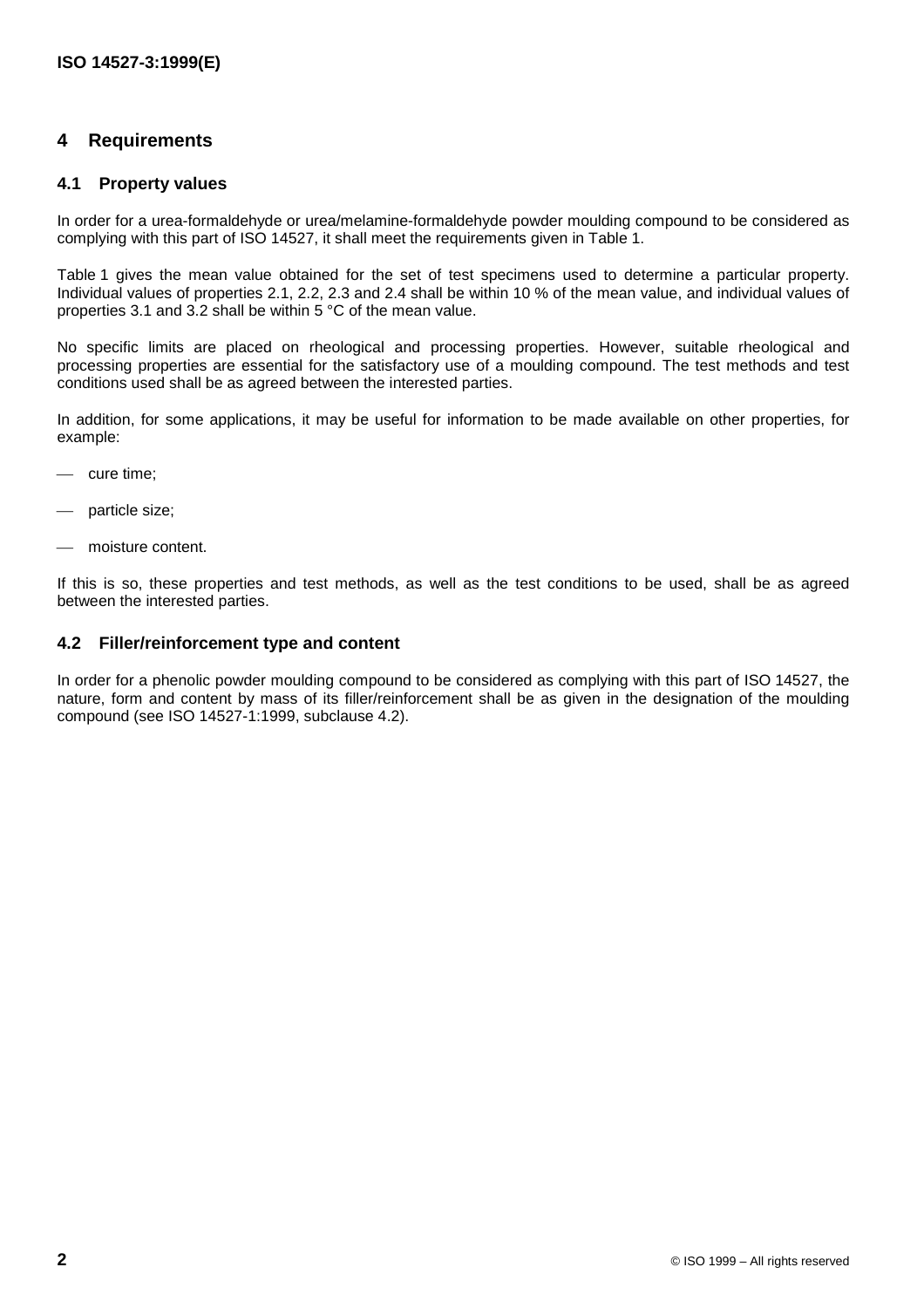|                         |                                                                                                                             |                   |                                   |                       | $\mathbf{1}$                                              | $\overline{2}$                         | $\mathbf{3}$                           | 4                                       |  |
|-------------------------|-----------------------------------------------------------------------------------------------------------------------------|-------------------|-----------------------------------|-----------------------|-----------------------------------------------------------|----------------------------------------|----------------------------------------|-----------------------------------------|--|
|                         |                                                                                                                             |                   |                                   |                       | Type: PMC ISO 14527-.                                     |                                        |                                        |                                         |  |
|                         | <b>Property</b>                                                                                                             | Unit              | Pro-<br>cess-<br>ing <sup>a</sup> | Max.<br>or<br>min.    | <b>UF</b><br>(LD10+MD30), X, E<br>to<br>(LD20+MD20), X, E | UF<br>(LD10+MD30)<br>to<br>(LD20+MD20) | UF<br>(WD30+MD20)<br>to<br>(WD40+MD10) | UF/MF<br>(LF20+S10)<br>to<br>(LF30+S20) |  |
| $\mathbf{1}$            | Rheological and processing properties                                                                                       |                   |                                   |                       |                                                           |                                        |                                        |                                         |  |
| 1.1                     | To be agreed between the interested parties                                                                                 |                   |                                   |                       |                                                           |                                        |                                        |                                         |  |
| $\mathbf{2}$            | <b>Mechanical properties</b>                                                                                                |                   |                                   |                       |                                                           |                                        |                                        |                                         |  |
| 2.1                     | Stress at break, $\sigma_{\rm B}$                                                                                           | MPa               | Q<br>M                            | $\geqslant$<br>$\geq$ | 45<br>55                                                  | 45<br>55                               | 35<br>40                               | b                                       |  |
| 2.2                     | Flexural strength, $\sigma_{\text{fM}}$                                                                                     | MPa               | Q<br>М                            | ≥<br>$\geqslant$      | 80<br>100                                                 | 80<br>1000                             | 70<br>80                               | 80                                      |  |
| 2.3                     | Charpy impact<br>strength, $a_{c}$ <sub>cU</sub>                                                                            | kJ/m <sup>2</sup> | Q<br>M                            | ≥<br>$\geqslant$      | 5,0<br>7,5                                                | 5,0<br>7,5                             | 4,5<br>5,0                             | 6,5                                     |  |
| 2.4                     | Charpy notched impact<br>strength, $a_{cA}$                                                                                 | kJ/m <sup>2</sup> | Q<br>M                            | ≥<br>$\geq$           | 1,1<br>1,3                                                | 1,1<br>1,3                             | 1,0<br>1,0                             | 1,5                                     |  |
| $\mathbf 3$             | <b>Thermal properties</b>                                                                                                   |                   |                                   |                       |                                                           |                                        |                                        |                                         |  |
| 3.1                     | Temperature of deflection<br>under load, $Tf1,8$                                                                            | $\rm ^{\circ}C$   | Q/M                               | $\geqslant$           | 130                                                       | 130                                    | 130                                    | 130                                     |  |
| 3.2                     | Temperature of deflection<br>under load, $T_f$ 8,0                                                                          | $^{\circ}C$       | Q/M                               | $\geqslant$           | 90                                                        | 90                                     | 90                                     | 80                                      |  |
| 3.3                     | Flammability (glow bar),<br><b>BH</b>                                                                                       |                   | Q/M                               | $\leq$                | BH 2-10                                                   | BH 2-10                                | BH 2-10                                | $\mathbf b$                             |  |
| $\overline{\mathbf{4}}$ | <b>Electrical properties</b>                                                                                                |                   |                                   |                       |                                                           |                                        |                                        |                                         |  |
| 4.1                     | Dissipation factor,<br>tan $\delta$ 100                                                                                     |                   | Q/M                               | $\leq$                | 0,1                                                       |                                        |                                        |                                         |  |
| 4.2                     | Volume resistivity, $\rho_{\rm e}$                                                                                          | $\Omega$ ·cm      | Q/M                               | $\geqslant$           | $10^{12}$                                                 | $\equiv$                               | $\overline{\phantom{0}}$               | $10^{10}$                               |  |
| 4.3                     | Surface resistivity, $\sigma_{\rm e}$                                                                                       | Ω                 | Q/M                               | $\geqslant$           | $10^{11}$                                                 | $10^{11}$                              | $10^{11}$                              | $10^{10}$                               |  |
| 4.4                     | Proof tracking index, PTI                                                                                                   |                   | Q/M                               | $\geqslant$           | 600                                                       | 600                                    | 600                                    | 500                                     |  |
| 5                       | <b>Other properties</b>                                                                                                     |                   |                                   |                       |                                                           |                                        |                                        |                                         |  |
| 5.1                     |                                                                                                                             | mg                |                                   | ≤                     | 150                                                       | 150                                    | 200                                    | 100                                     |  |
| 5.2                     | Water absorption, $W_w$ 24                                                                                                  | % by<br>mass      | Q/M                               | ≤                     |                                                           |                                        |                                        |                                         |  |
| $\mathsf a$<br>b        | $Q =$ Compression moulding<br>$M = Injection$ moulding<br>Limit will be inserted when agreed on within TC61/SC12.           |                   |                                   |                       |                                                           |                                        |                                        |                                         |  |
|                         | NOTE 1<br>See ISO 14527-2:1999, Tables 3 and 4, columns 3, 4, and 7, for the methods to be used for the preparation of test |                   |                                   |                       |                                                           |                                        |                                        |                                         |  |

#### **Table 1 — Property requirements for UF- and UF/MF-PMCs containing (LD+MD), (WD+MD) or (LD+S) as filler**

specimens and the determination of properties.

NOTE 2 In view of the differences between the property-value limits for compression-moulding and injection-moulding materials, the likely variations in test results and the wide range of properties covered, it should not be assumed that materials having the same designation are exactly equivalent.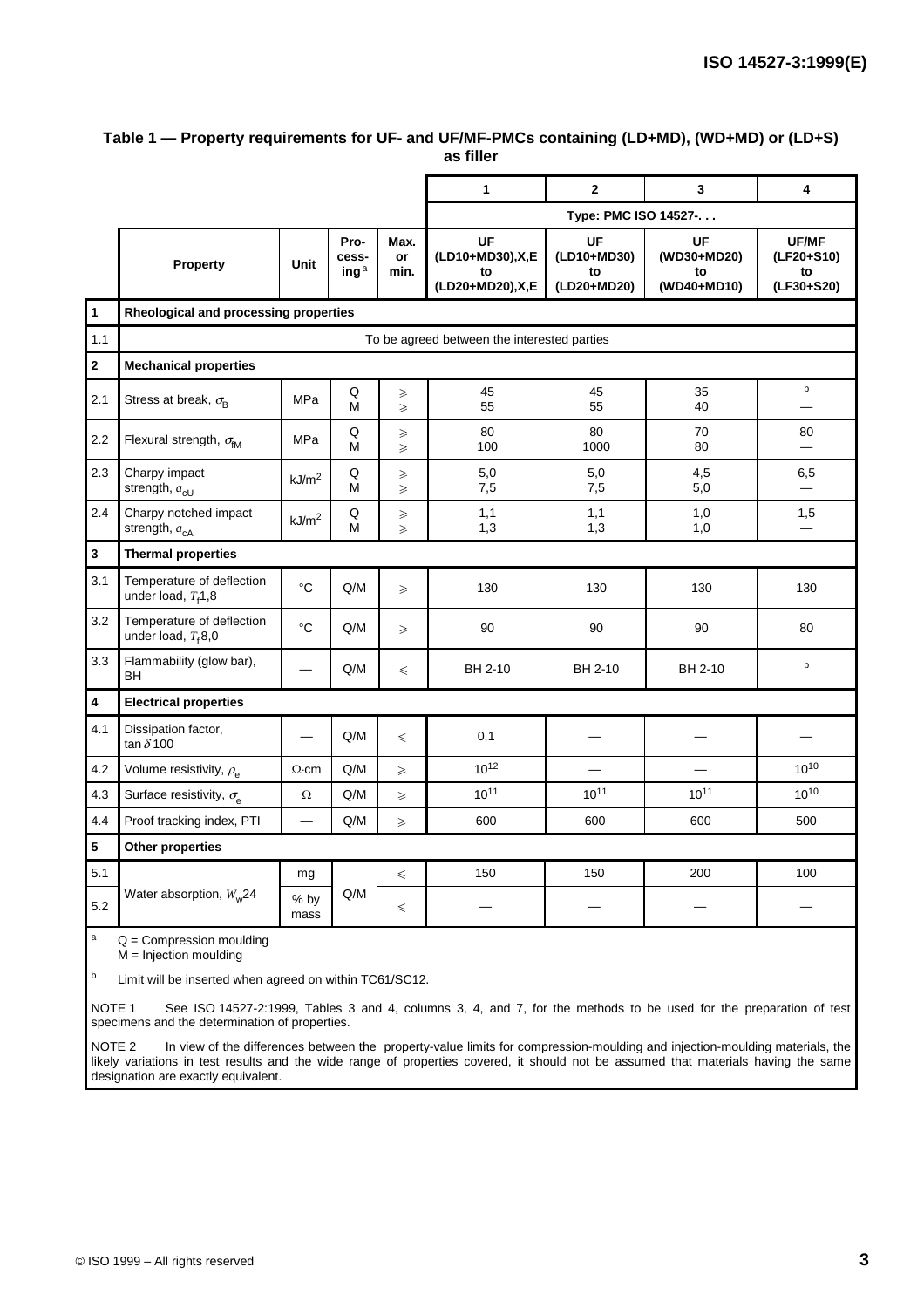## **Annex A**

(informative)

# **Comparison of designations**

#### **Table A.1 — Comparison of designations used for UF- and UF/MF-PMCs in national and international standards**

| <b>National or international</b>                        |                                                    | $\mathbf{2}$                           | 3                                      | 4                                         |  |  |  |  |
|---------------------------------------------------------|----------------------------------------------------|----------------------------------------|----------------------------------------|-------------------------------------------|--|--|--|--|
| standard                                                | Type: PMC ISO 14527-.                              |                                        |                                        |                                           |  |  |  |  |
| ISO 14527-3:1999                                        | UF<br>(LD10+MD30), X, E<br>to<br>(LD20+MD20), X, E | UF<br>(LD10+MD30)<br>to<br>(LD20+MD20) | UF<br>(WD30+MD20)<br>to<br>(WD40+MD10) | UF/MF<br>(LF20+S10)<br>to<br>$(LF30+S20)$ |  |  |  |  |
| ISO 2112:1990                                           | <b>UF A10</b>                                      | <b>UF A11</b>                          | <b>UF A20</b>                          |                                           |  |  |  |  |
| ASTM D 705-81                                           |                                                    |                                        |                                        |                                           |  |  |  |  |
| BS 1322:1992                                            | <b>UF A10</b>                                      | <b>UF A11</b>                          | <b>UF A20</b>                          |                                           |  |  |  |  |
| DIN 7708-3:1975                                         | 131.5                                              | 131                                    | $(130)^{a}$                            |                                           |  |  |  |  |
| JIS K 6916:1995                                         | UM-E                                               | UM-G                                   |                                        |                                           |  |  |  |  |
| <b>NF</b>                                               |                                                    |                                        |                                        |                                           |  |  |  |  |
| a<br>Former DIN type (not included in DIN 7708-3:1975). |                                                    |                                        |                                        |                                           |  |  |  |  |